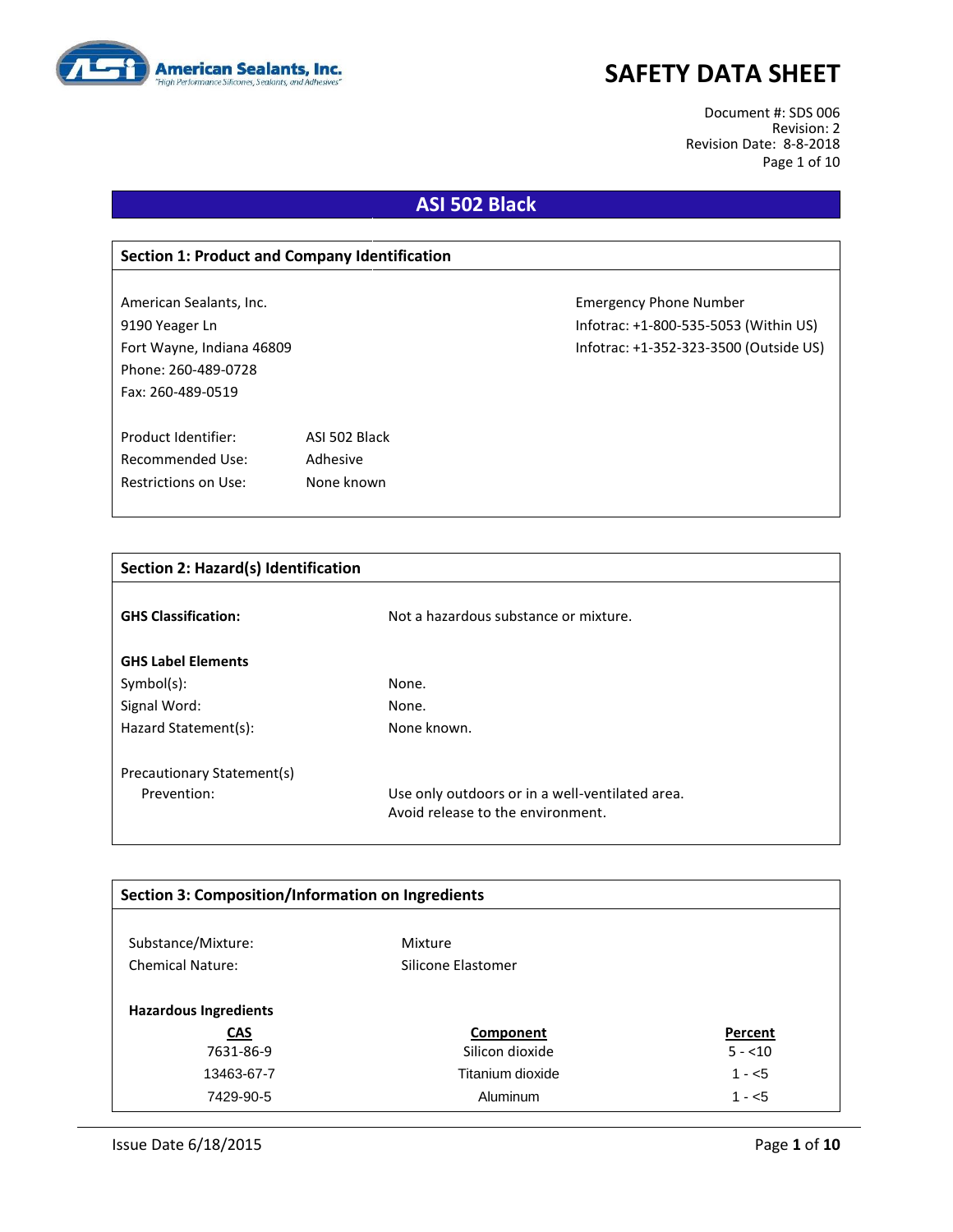1333-86-4 Carbon black 0.1 - <1

| <b>Section 4: First-Aid Measures</b>                            |                                                                        |
|-----------------------------------------------------------------|------------------------------------------------------------------------|
|                                                                 |                                                                        |
| Inhalation:                                                     | IF INHALED: Remove to fresh air.                                       |
|                                                                 | Get medical attention if symptoms occur.                               |
| Skin Contact:                                                   | IF ON SKIN: Wash with soap and water as a precaution.                  |
|                                                                 | Get medical advice/attention if symptoms occur.                        |
| Eye Contact:                                                    | IF IN EYES: Flush eyes with water as a precaution.                     |
|                                                                 | If eye irritation develops and persists: Get medical advice/attention. |
| Ingestion:                                                      | If swallowed, DO NOT induce vomiting.                                  |
|                                                                 | Get immediate medical attention if symptoms occur.                     |
|                                                                 | Rinse mouth thoroughly with water.                                     |
| Most important symptoms and effects,<br>both acute and delayed: | None known                                                             |
| Protection of first-aiders:                                     | No special precautions are necessary for first aid responders          |
| Notes to physician:                                             | Treat symptomatically and supportively                                 |

| <b>Section 5: Fire-Fighting Measures</b>                   |                                                                               |
|------------------------------------------------------------|-------------------------------------------------------------------------------|
|                                                            |                                                                               |
| Suitable Extinguishing Media:                              | Use carbon dioxide, regular dry chemical, alcohol-resistant foam or<br>water. |
| Unsuitable Extinguishing Media:                            | None known.                                                                   |
| <b>Specific Hazards Arising from the Chemical</b>          |                                                                               |
| Exposure to combustion products may be a hazard to health. |                                                                               |
| <b>Hazardous Combustion Products:</b>                      | Carbon oxides, silicon oxides, formaldehyde, and metal oxides                 |
| Special Protective Equipment and                           | Wear self-contained breathing apparatus for firefighting if necessary.        |
| Precautions for Firefighters:                              | Use personal protective equipment.                                            |
| Specific extinguishing methods:                            | Use extinguishing measures that are appropriate to local                      |
|                                                            | circumstances and the surrounding environment.                                |
|                                                            | Use water spray to cool unopened containers.                                  |
|                                                            | Remove undamaged containers from fire area if it is safe to do so.            |
|                                                            | Evacuate area.                                                                |
|                                                            |                                                                               |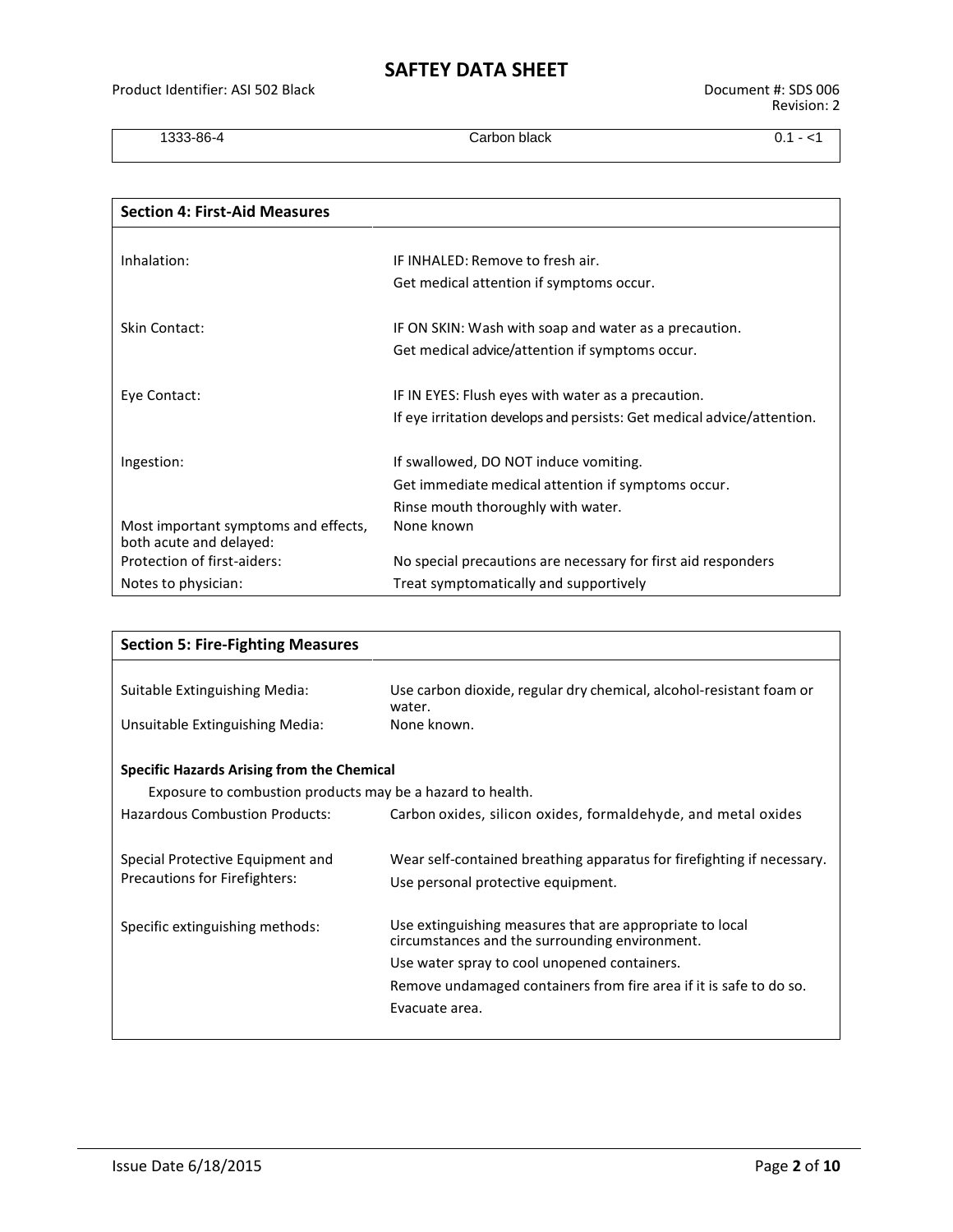#### **Section 6: Accidental Release Measures**

| Personal Precautions, Protective<br><b>Equipment and Emergency Procedures:</b> | Follow safe handling advice and personal protective equipment<br>recommendations.                                                                                                                                                                                                                                                                                                 |
|--------------------------------------------------------------------------------|-----------------------------------------------------------------------------------------------------------------------------------------------------------------------------------------------------------------------------------------------------------------------------------------------------------------------------------------------------------------------------------|
| <b>Environment Precautions:</b>                                                | Discharge into the environment must be avoided.<br>Prevent further leakage or spillage if safe to do so.<br>Retain and dispose of contaminated wash water.<br>Local authorities should be advised if significant spillages cannot be<br>contained.                                                                                                                                |
| Methods and Materials for Containment<br>and Cleaning Up:                      | Soak up with inert absorbent material.<br>For large spills, provide diking or other appropriate containment to<br>keep material from spreading. If diked material can be pumped,<br>store recovered material in appropriate container.<br>Clean up remaining materials from spill with suitable absorbent.<br>Local or national regulations may apply to releases and disposal of |
|                                                                                | this material, as well as those materials and items employed in the<br>cleanup of releases. You will need to determine which regulations<br>are applicable.<br>Sections 13 and 15 of this SDS provide information regarding certain<br>local or national requirements.                                                                                                            |

| <b>Section 7: Handling and Storage</b> |                                                                                                                                                                                                                           |
|----------------------------------------|---------------------------------------------------------------------------------------------------------------------------------------------------------------------------------------------------------------------------|
|                                        |                                                                                                                                                                                                                           |
| <b>Technical Measures:</b>             | See Engineering measures under EXPOSURE CONTROLS/PERSONAL<br>PROTECTION section.                                                                                                                                          |
| Local/Total ventilation:               | Use only with adequate ventilation.                                                                                                                                                                                       |
| Advice on safe handling:               | Handle in accordance with good industrial hygiene and safety<br>practice, based on the results of the workplace exposure<br>assessment.<br>Take care to prevent spills, waste and minimize release to the<br>environment. |
| Conditions for safe storage:           | Keep in properly labeled containers.                                                                                                                                                                                      |
|                                        | Store in accordance with the particular national regulations.                                                                                                                                                             |
| Materials to avoid:                    | Do not store with the following product types:<br>Strong oxidizing agents                                                                                                                                                 |

| <b>Section 8: Exposure Controls/Personal Protection</b> |                 |                                                                                                        |  |
|---------------------------------------------------------|-----------------|--------------------------------------------------------------------------------------------------------|--|
| <b>Component Exposure Limits</b>                        |                 |                                                                                                        |  |
| <b>CAS</b>                                              | Component       | <b>Exposure Limits</b>                                                                                 |  |
| 7631-86-9                                               | Silicon dioxide | <b>OSHA Z-3:</b> 20 million particles/ft3 (Silica) TWA (dust); 80<br>mg/m3 / %SiO2 (Silica) TWA (dust) |  |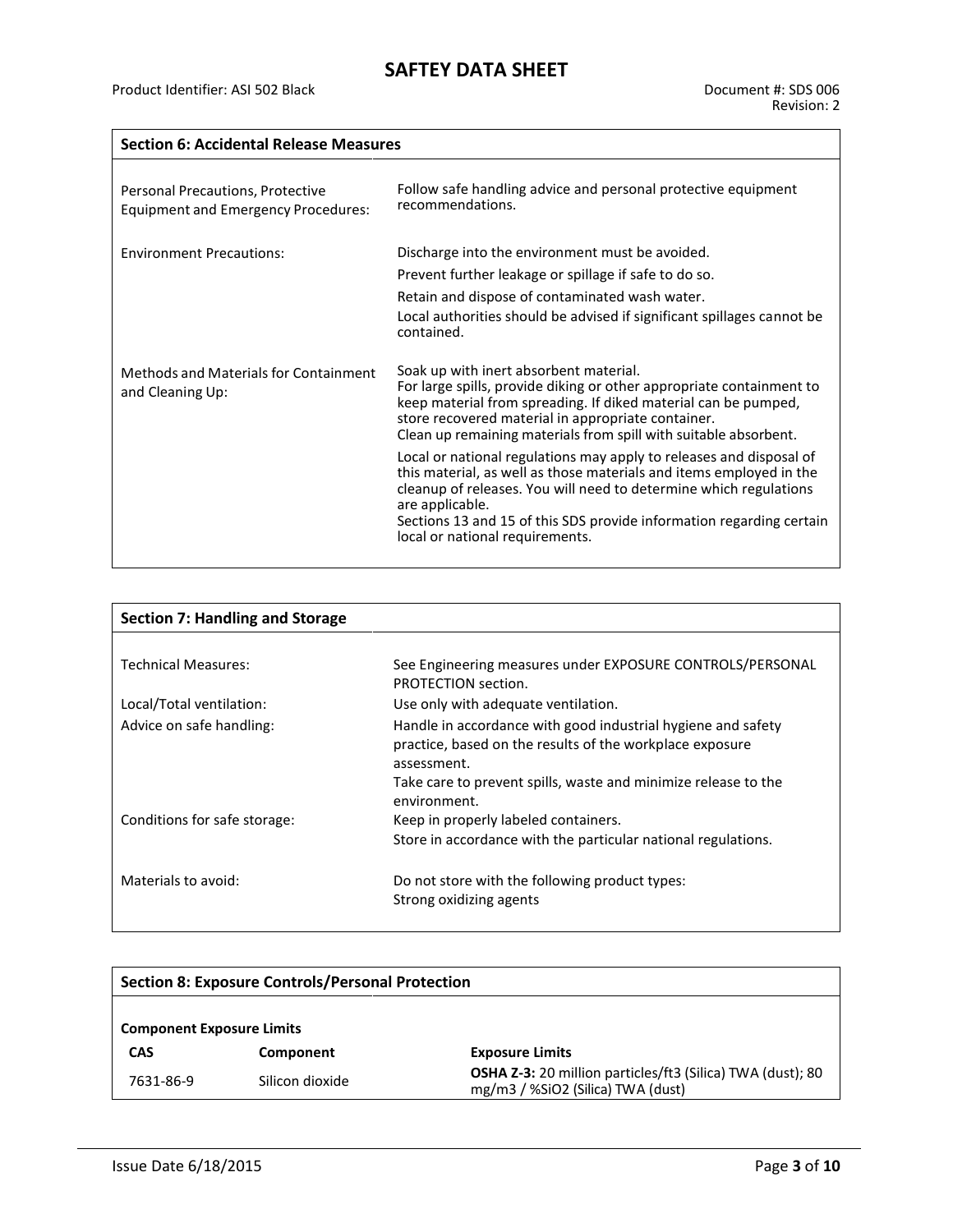Product Identifier: ASI 502 Black Document #: SDS 006

|                                      |                  | NIOSH REL: 6 mg/m3 (Silica) TWA                                                                                                    |  |  |  |
|--------------------------------------|------------------|------------------------------------------------------------------------------------------------------------------------------------|--|--|--|
| 13463-67-7                           | Titanium dioxide | ACGIH: 10 mg/m3 TWA                                                                                                                |  |  |  |
|                                      |                  | OSHA Z-1: 15 mg/m3 TWA (total dust)                                                                                                |  |  |  |
|                                      |                  | ACGIH: 1 mg/m3 TWA (respirable fraction)                                                                                           |  |  |  |
| 7429-90-5                            | Aluminum         | OSHA Z-1: 15 mg/m3 TWA (total dust); 5 mg/m3 TWA<br>(respirable fraction)                                                          |  |  |  |
|                                      |                  | NIOSH REL: 5 mg/m3 TWA (respirable fraction); 10<br>mg/m3 TWA (total)                                                              |  |  |  |
|                                      |                  | ACGIH: 3 mg/m3 TWA (inhalable fraction)                                                                                            |  |  |  |
| 1333-86-4                            | Carbon black     | <b>OSHA Z-1:</b> 3.5 mg/m3 TWA                                                                                                     |  |  |  |
|                                      |                  | NIOSH REL: 3.5 mg/m3 TWA                                                                                                           |  |  |  |
| hazard.                              |                  | These substance(s) are inextricably bound in the product and therefore do not contribute to a dust inhalation                      |  |  |  |
| Silicon dioxide                      |                  |                                                                                                                                    |  |  |  |
| Titanium dioxide<br>Carbon black     |                  |                                                                                                                                    |  |  |  |
| <b>Engineering measures:</b>         |                  | Processing may form hazardous compounds (see section 10).                                                                          |  |  |  |
|                                      |                  | Ensure adequate ventilation, especially in confined areas.                                                                         |  |  |  |
|                                      |                  | Minimize workplace exposure concentrations.<br>Dust formation may be relevant in the processing of this product. In                |  |  |  |
|                                      |                  | addition to substance-specific OELs, general limitations of                                                                        |  |  |  |
|                                      |                  | concentrations of particulates in the air at workplaces have to be                                                                 |  |  |  |
|                                      |                  | considered in workplace risk assessment. Relevant limits include:                                                                  |  |  |  |
|                                      |                  | OSHA PEL for Particulates Not Otherwise Regulated of 15 mg/m3 -<br>total dust, 5 mg/m3 - respirable fraction; and ACGIH TWA for    |  |  |  |
|                                      |                  | Particles (insoluble or poorly soluble) Not Otherwise Specified of 3                                                               |  |  |  |
|                                      |                  | mg/m3 - respirable particles, 10 mg/m3 - inhalable particles.                                                                      |  |  |  |
| <b>Personal Protective Equipment</b> |                  |                                                                                                                                    |  |  |  |
| Respiratory protection               |                  | General and local exhaust ventilation is recommended to maintain<br>vapor exposures below recommended limits. Where concentrations |  |  |  |
|                                      |                  | are above recommended limits or are unknown, appropriate                                                                           |  |  |  |
|                                      |                  | respiratory protection should be worn.                                                                                             |  |  |  |
|                                      |                  | Follow OSHA respirator regulations (29 CFR 1910.134) and use                                                                       |  |  |  |
|                                      |                  | NIOSH/MSHA approved respirators. Protection provided by air<br>purifying respirators against exposure to any hazardous chemical is |  |  |  |
|                                      |                  | limited. Use a positive pressure air supplied respirator if there is any                                                           |  |  |  |
|                                      |                  | potential for uncontrolled release, exposure levels are unknown, or                                                                |  |  |  |
|                                      |                  | any other circumstance where air purifying respirators may not<br>provide adequate protection.                                     |  |  |  |
| <b>Hand Protection</b>               |                  |                                                                                                                                    |  |  |  |
| Remarks                              |                  | Wash hands before breaks and at the end of workday.                                                                                |  |  |  |
| <b>Eye Protection</b>                |                  | Wear the following personal protective equipment: Safety glasses                                                                   |  |  |  |
| Skin and body protection             |                  | Skin should be washed after contact.                                                                                               |  |  |  |
|                                      |                  | Ensure that eye flushing systems and safety showers are located                                                                    |  |  |  |
|                                      |                  | close to the working place.                                                                                                        |  |  |  |
| Hygiene measures                     |                  | When using do not eat, drink or smoke.<br>Wash contaminated clothing before re-use.                                                |  |  |  |
|                                      |                  | These precautions are for room temperature handling. Use at                                                                        |  |  |  |
|                                      |                  | elevated temperature or aerosol/spray applications may require                                                                     |  |  |  |
|                                      |                  | added precautions.                                                                                                                 |  |  |  |

## **Section 9: Physical and Chemical Properties**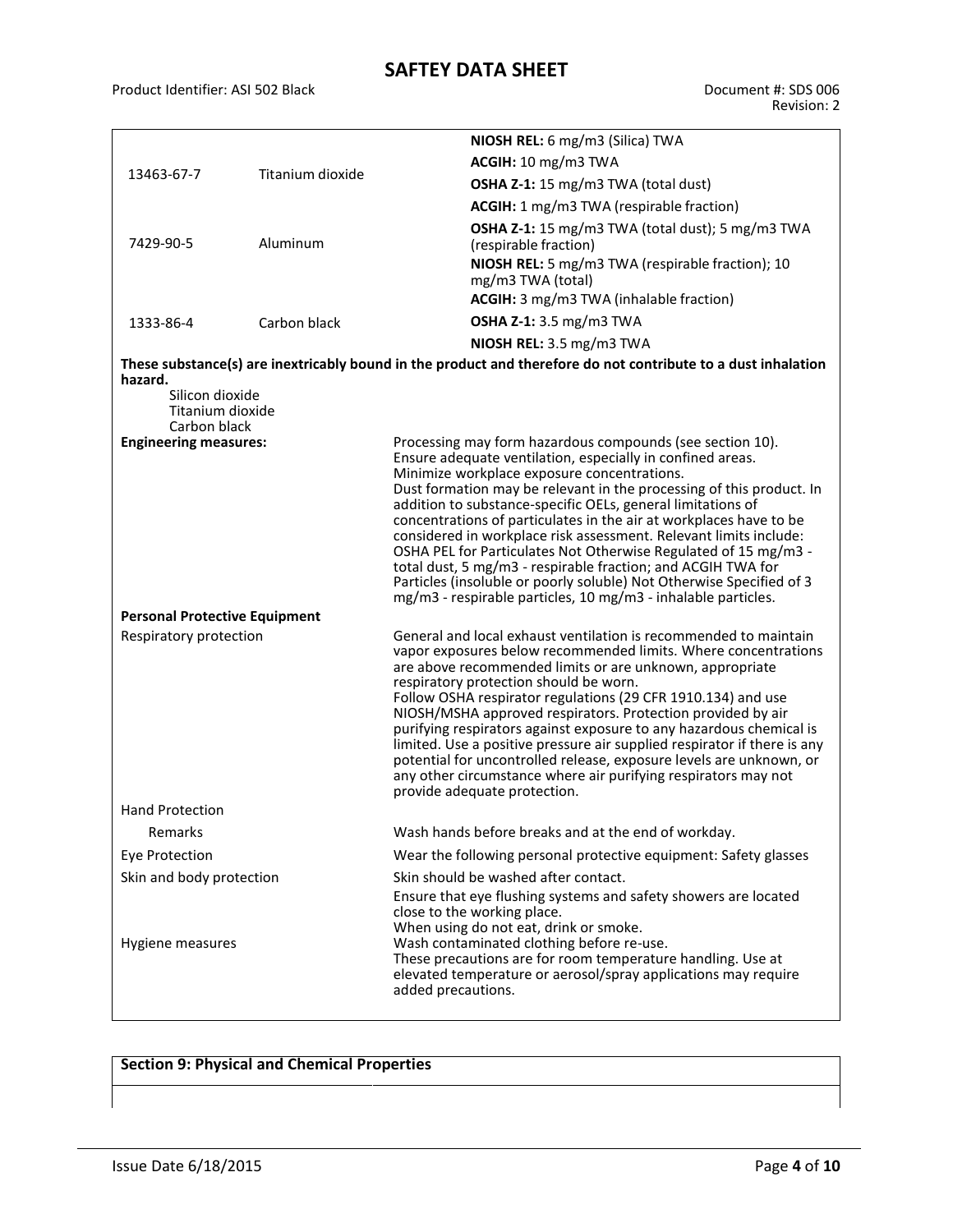| <b>Physical State:</b>           | Liquid                                     | Appearance:                   | Paste          |
|----------------------------------|--------------------------------------------|-------------------------------|----------------|
| Color:                           | In accordance with<br>product description  | <b>Physical Form: Paste</b>   |                |
| Odor:                            | Acetic Acid                                | <b>Odor Threshold:</b>        | Not available  |
| pH:                              | Not applicable                             | <b>Melting Point:</b>         | Not available  |
| <b>Boiling Point:</b>            | Not applicable                             | Decomposition:                | Not available  |
| <b>Flash Point:</b>              | >100 ℃ (closed cup)                        | <b>Evaporation Rate:</b>      | Not applicable |
| <b>OSHA Flammability Class:</b>  | Not classified as a<br>flammability hazard | <b>Vapor Pressure:</b>        | Not applicable |
| Vapor Density (air = $1$ ):      | Not available                              | Density:                      | 1.007          |
| Specific Gravity (water $= 1$ ): | Not available                              | <b>Water Solubility:</b>      | Not available  |
| Log KOW:                         | Not available                              | <b>Coeff. Water/Oil Dist:</b> | Not available  |
| KOC:                             | Not available                              | <b>Auto Ignition:</b>         | Not available  |
| Viscosity:                       | Not applicable                             | VOC:                          | Not available  |
| Volatility:                      | Not available                              | <b>Molecular Formula:</b>     | Not available  |

| <b>Section 10: Stability and Reactivity</b> |                                                                                                                                                                                    |  |  |
|---------------------------------------------|------------------------------------------------------------------------------------------------------------------------------------------------------------------------------------|--|--|
|                                             |                                                                                                                                                                                    |  |  |
| Reactivity:                                 | Not classified as a reactivity hazard.                                                                                                                                             |  |  |
| <b>Chemical Stability:</b>                  | Stable at normal temperatures and pressure.                                                                                                                                        |  |  |
| Possibility of Hazardous Reactions:         | Use at elevated temperatures may form highly hazardous compounds.                                                                                                                  |  |  |
|                                             | Can react with strong oxidizing agents.                                                                                                                                            |  |  |
|                                             | Acetic acid is formed upon contact with water or humid air.                                                                                                                        |  |  |
|                                             | Adequate ventilation is required.                                                                                                                                                  |  |  |
|                                             | When heated to temperatures above 150 °C (300 °F) in the presence of<br>air, trace quantities of formaldehyde may be released.<br>See OSHA formaldehyde standard, 29 CFR 1910.1048 |  |  |
|                                             | Hazardous decomposition products will be formed at elevated                                                                                                                        |  |  |
|                                             | temperatures.                                                                                                                                                                      |  |  |
| Conditions to Avoid:                        | None known.                                                                                                                                                                        |  |  |
| Incompatible Materials:                     | Oxidizing agents                                                                                                                                                                   |  |  |
| <b>Hazardous Decomposition Products</b>     |                                                                                                                                                                                    |  |  |
| Thermal decomposition                       | Formaldehyde                                                                                                                                                                       |  |  |

#### **Section 11: Toxicological Information**

#### **Acute Toxicity**

Not classified based on available information.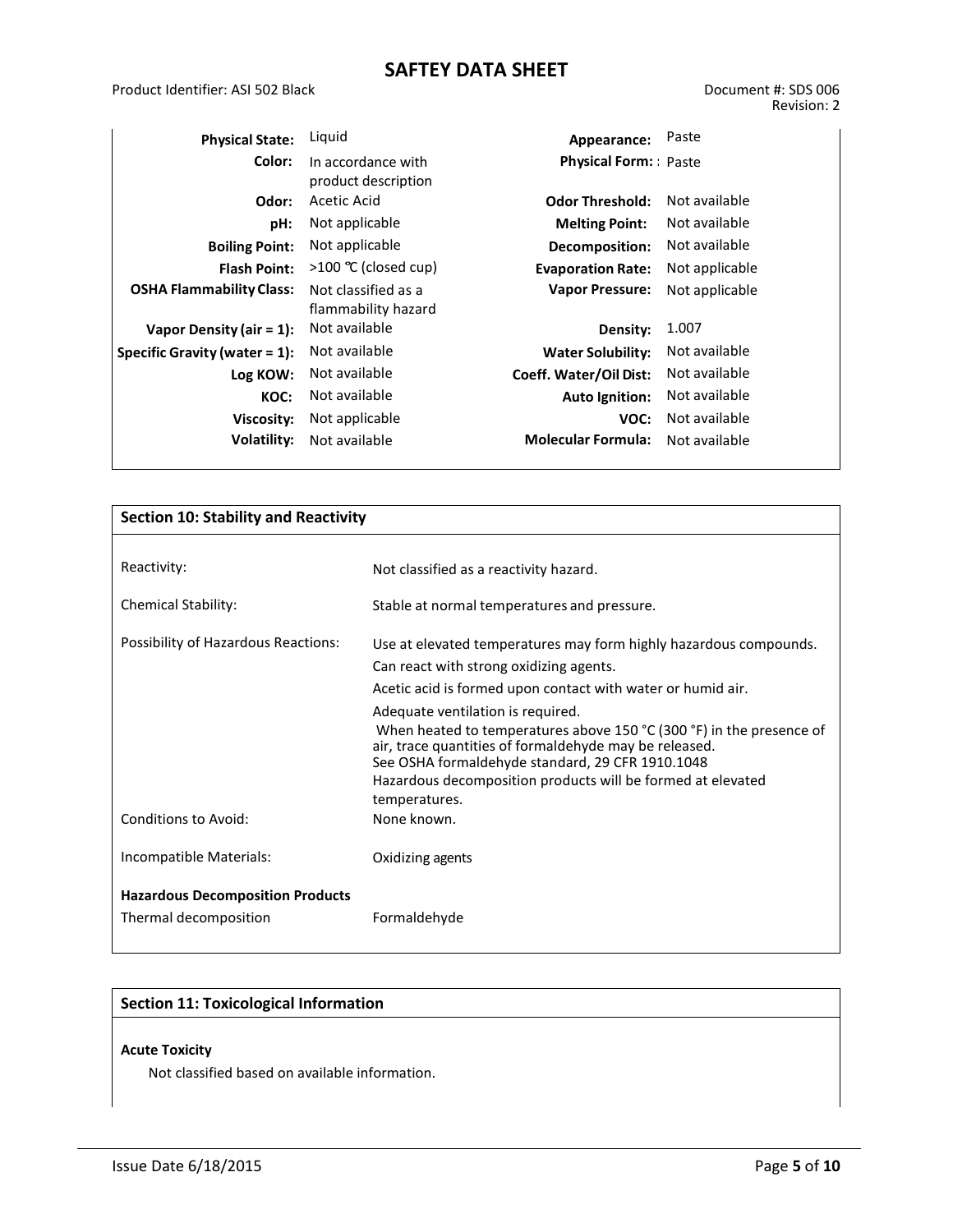### **Ingredients:**

| <b>CAS</b>                                                  | Component                                       |               | Result                                                                                           | <b>Species</b> | <b>Dose</b>  | <b>Exposure</b> |  |
|-------------------------------------------------------------|-------------------------------------------------|---------------|--------------------------------------------------------------------------------------------------|----------------|--------------|-----------------|--|
|                                                             |                                                 |               | LD50 Oral                                                                                        | Rat            | >3300 mg/kg  | N/A             |  |
| 7631-86-9<br>Silicon dioxide                                |                                                 |               | LC50 Inhalation<br>(dust/mist)                                                                   | Rat            | >2.08 mg/L   | 4 hr            |  |
|                                                             |                                                 |               | LD50 Dermal                                                                                      | Rabbit         | >5000 mg/kg  | N/A             |  |
|                                                             |                                                 |               | LD50 Oral                                                                                        | Rat            | >5000 mg/kg  | N/A             |  |
| 13463-67-7                                                  | Titanium dioxide                                |               | LC50 Inhalation<br>(dust/mist)                                                                   | Rat            | >6.82 mg/L   | 4 hr            |  |
|                                                             |                                                 |               | LD50 Oral                                                                                        | Rat            | >5000 mg/kg  | N/A             |  |
| 7429-90-5                                                   | Aluminum                                        |               | LC50 Inhalation<br>(dust/mist)                                                                   | Rat            | >0.888 mg/L  | 4 hr            |  |
|                                                             |                                                 |               | LD50 Oral                                                                                        | Rat            | >5000 mg/kg  | N/A             |  |
| 1333-86-4                                                   | Carbon black                                    |               | <b>LC50 Inhalation</b><br>(dust/mist)                                                            | Rat            | >0.0046 mg/L | 4 hr            |  |
|                                                             |                                                 |               | LD50 Dermal                                                                                      | Rabbit         | >3000 mg/kg  | N/A             |  |
| Inhalation:<br>Ingestion:                                   | <b>Information on Likely Routes of Exposure</b> |               | Not classified based on available information.<br>Not classified based on available information. |                |              |                 |  |
| <b>Skin Contact:</b>                                        |                                                 |               | Not classified based on available information.                                                   |                |              |                 |  |
| <b>Eye Contact:</b>                                         |                                                 |               | Not classified based on available information.                                                   |                |              |                 |  |
| <b>Immediate Effects:</b>                                   |                                                 |               | Not classified based on available information.                                                   |                |              |                 |  |
| <b>Delayed Effects:</b>                                     |                                                 |               | No information is available.                                                                     |                |              |                 |  |
| <b>Medical Conditions Aggravated by</b><br><b>Exposure:</b> |                                                 |               | No information is available.                                                                     |                |              |                 |  |
| <b>Irritation/Corrosivity Data:</b>                         |                                                 |               | Not classified based on available information.                                                   |                |              |                 |  |
| <b>Respiratory Sensitization:</b>                           |                                                 |               | Not classified based on available information.                                                   |                |              |                 |  |
| <b>Dermal Sensitization:</b>                                |                                                 |               | Not classified based on available information.                                                   |                |              |                 |  |
| <b>Germ Cell Mutagenicity:</b>                              |                                                 |               | Not classified based on available information.                                                   |                |              |                 |  |
| Carcinogenicity:                                            |                                                 |               | Not classified based on available information.                                                   |                |              |                 |  |
| <b>Component Carcinogenicity</b>                            |                                                 |               |                                                                                                  |                |              |                 |  |
| <b>CAS</b>                                                  | Component                                       | <b>Result</b> |                                                                                                  |                |              |                 |  |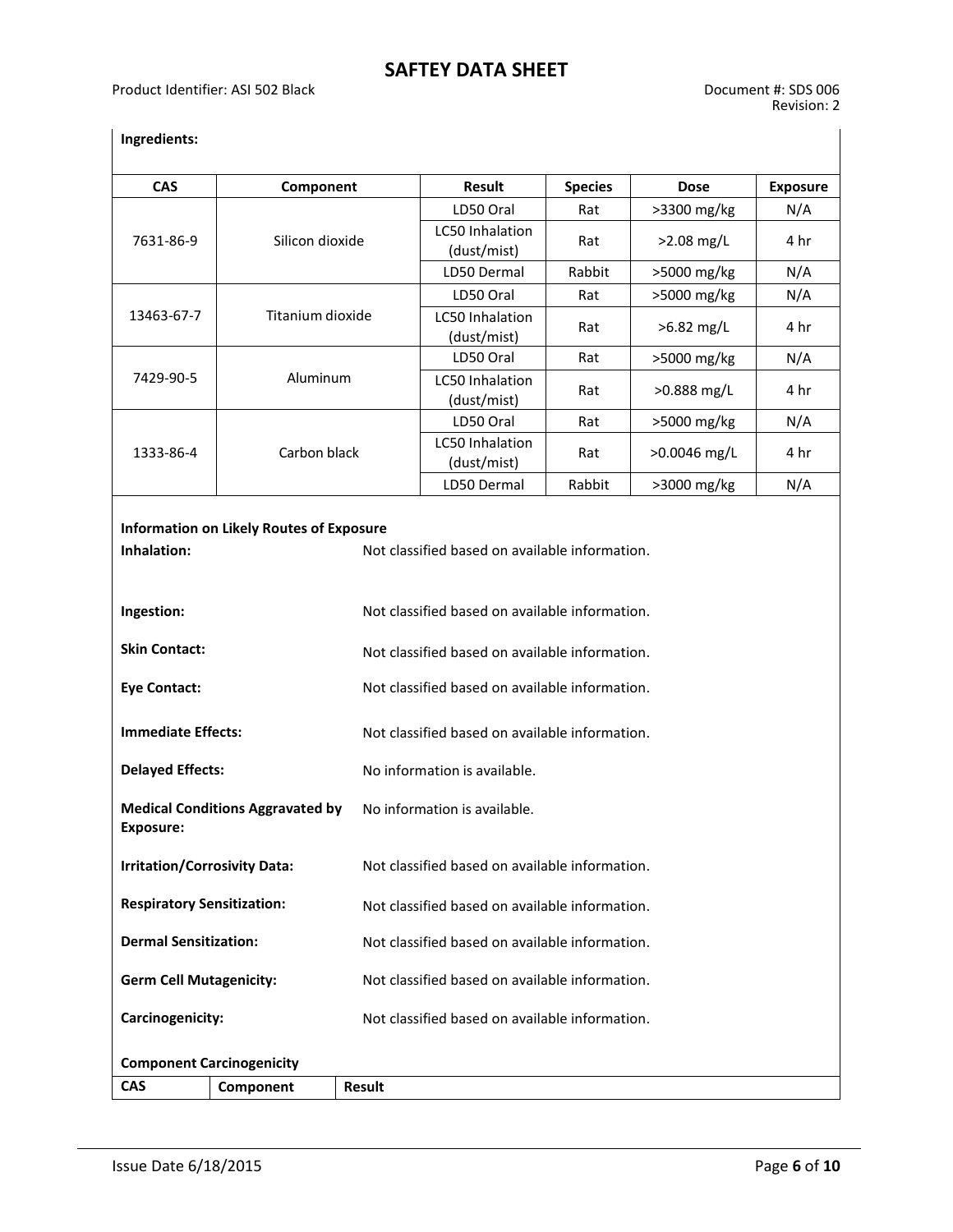| 13463-67-7                                                    | Titanium dioxide | IARC: Group 2B (possibly carcinogenic to humans)                                                                             |  |  |
|---------------------------------------------------------------|------------------|------------------------------------------------------------------------------------------------------------------------------|--|--|
|                                                               |                  | <b>OSHA:</b> Not present at levels greater than or equal to 0.1% to be identified as<br>a carcinogen or potential carcinogen |  |  |
|                                                               |                  | NTP: Not present at levels greater than or equal to 0.1% to be identified as a<br>carcinogen or potential carcinogen         |  |  |
| 1333-86-4                                                     | Carbon Black     | <b>IARC:</b> Group 2B (possibly carcinogenic to humans)                                                                      |  |  |
|                                                               |                  | <b>OSHA:</b> Not present at levels greater than or equal to 0.1% to be identified as<br>a carcinogen or potential carcinogen |  |  |
|                                                               |                  | <b>NTP:</b> Not present at levels greater than or equal to 0.1% to be identified as a<br>carcinogen or potential carcinogen  |  |  |
| <b>Reproductive Toxicity:</b>                                 |                  | Not classified based on available information.                                                                               |  |  |
| Specific Target Organ Toxicity -<br><b>Single Exposure:</b>   |                  | Not classified based on available information.                                                                               |  |  |
| Specific Target Organ Toxicity -<br><b>Repeated Exposure:</b> |                  | Not classified based on available information.                                                                               |  |  |
| <b>Aspiration Hazard:</b>                                     |                  | Not classified based on available information.                                                                               |  |  |

| <b>Section 12: Ecological Information</b>    |                     |               |               |                                                     |               |                 |
|----------------------------------------------|---------------------|---------------|---------------|-----------------------------------------------------|---------------|-----------------|
| <b>Ecotoxicity</b>                           |                     |               |               |                                                     |               |                 |
| <b>Component Analysis - Aquatic Toxicity</b> |                     |               |               |                                                     |               |                 |
| <b>CAS</b>                                   | Component           | Aquatic       | <b>Result</b> | <b>Species</b>                                      | <b>Dose</b>   | <b>Exposure</b> |
| 13463-67-7                                   | Titanium<br>dioxide | <b>Fish</b>   | LC50          | Rainbow trout<br>(Oncorhynchus mykiss)              | $>100$ mg/L   | 96 hr           |
|                                              |                     | Invertebrates | <b>EC50</b>   | Water flea (Daphnia<br>magna)                       | >100 mg/L     | 48 hr           |
|                                              |                     | Algae         | <b>EC50</b>   | Marine diatom<br>(Skeletonema<br>costatum)          | >10,000 mg/L  | 72 hr           |
|                                              |                     | Bacteria      | <b>EC50</b>   | N/A                                                 | >1000 mg/L    | 3 <sub>hr</sub> |
|                                              |                     | <b>Fish</b>   | <b>NOEC</b>   | Brown trout (Salmo<br>trutta)                       | $>80 \mu g/L$ | 96 hr           |
|                                              |                     | Invertebrates | <b>NOEC</b>   | Water flea (Daphnia<br>magna)                       | $>0.135$ mg/L | 48 hr           |
| 7429-90-5                                    | Aluminum            | Algae         | <b>EC50</b>   | Green algae<br>(Pseudokirchneriella<br>subcapitata) | $>0.004$ mg/L | 72 hr           |

toxicity) NOEC Fathead minnow (*Pimephales promelas*)

1333-86-4 Fish LC0 Zebrafish (*Danio rerio*) 1000 mg/L 96 hr

Fish (Chronic

7.1 mg/L 28 d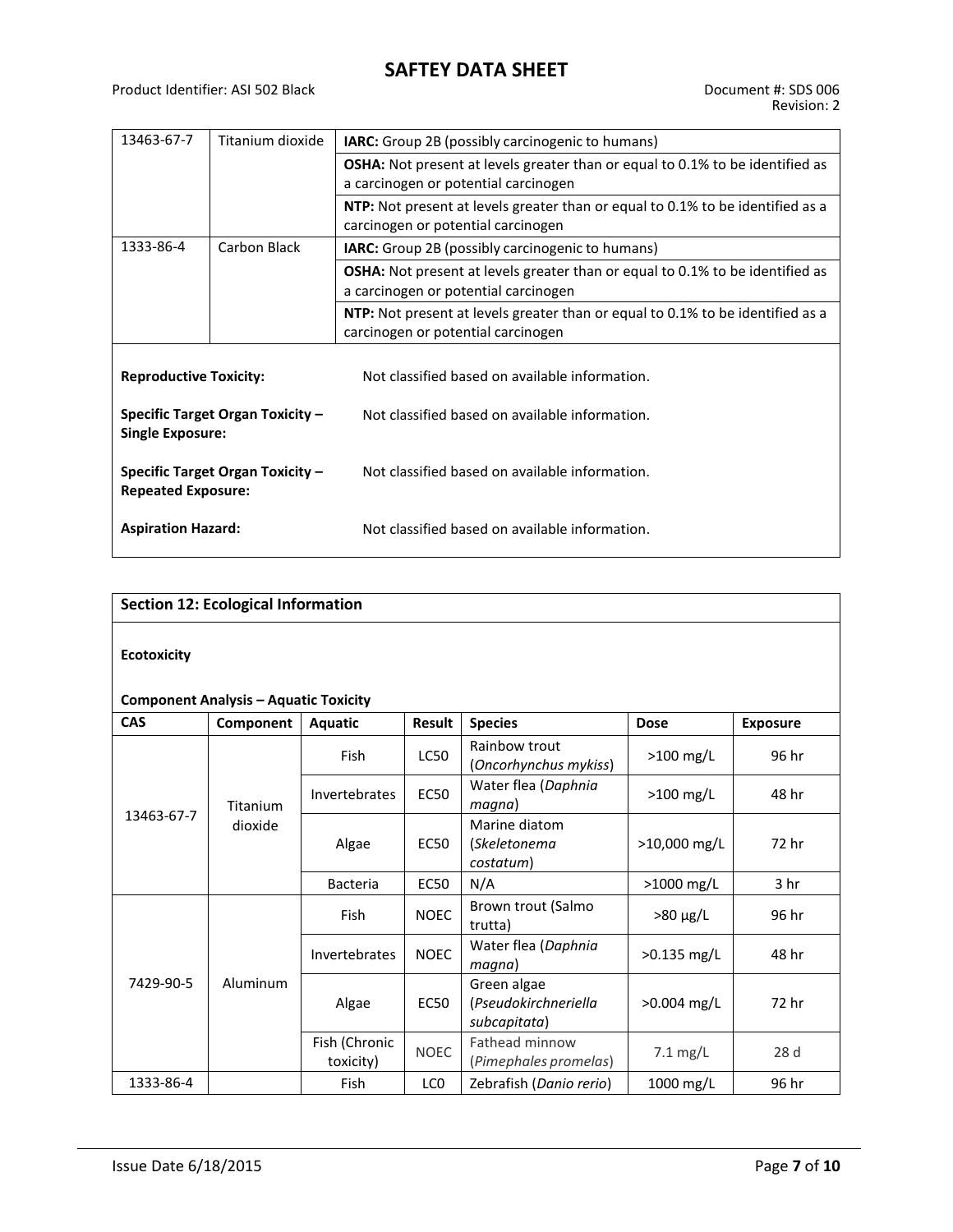#### Product Identifier: ASI 502 Black Document #: SDS 006

|                                                                            | Carbon<br><b>Black</b> | Invertebrates | <b>EC50</b>                                                                            | Water flea (Daphnia<br>magna)                      | >5600 mg/L  | 24 hr |
|----------------------------------------------------------------------------|------------------------|---------------|----------------------------------------------------------------------------------------|----------------------------------------------------|-------------|-------|
|                                                                            |                        | Algae         | <b>NOEC</b>                                                                            | Green algae<br><i>(Desmodesmus</i><br>subspicatus) | 10,000 mg/L | 72 hr |
| <b>Persistence and Degradability:</b><br><b>Bioaccumulative Potential:</b> |                        |               | No information available for the product.<br>No information available for the product. |                                                    |             |       |
| <b>Mobility in Soil:</b>                                                   |                        |               | No information available for the product.                                              |                                                    |             |       |
| Other adverse effects:                                                     |                        |               |                                                                                        | No information available for the product.          |             |       |

| <b>Section 13: Disposal Considerations</b>               |                                                                                                                                                                |  |  |  |
|----------------------------------------------------------|----------------------------------------------------------------------------------------------------------------------------------------------------------------|--|--|--|
| <b>Disposal Methods</b>                                  |                                                                                                                                                                |  |  |  |
| <b>Resource Conservation and Recovery</b><br>Act (RCRA): | This product has been evaluated for RCRA characteristics and does not<br>meet the criteria of hazardous waste if discarded in its purchased form.              |  |  |  |
| Waste from residues:                                     | Dispose of in accordance with local regulations.                                                                                                               |  |  |  |
| Contaminated packaging:                                  | Empty containers should be taken to an approved waste handling site<br>for recycling or disposal. If not otherwise specified: Dispose of as unused<br>product. |  |  |  |

| <b>Section 14: Transport Information</b>                                      |                                         |  |  |  |
|-------------------------------------------------------------------------------|-----------------------------------------|--|--|--|
|                                                                               |                                         |  |  |  |
| <b>International Regulation</b>                                               |                                         |  |  |  |
| <b>UNRTDG:</b>                                                                | Not regulated as a dangerous good.      |  |  |  |
| <b>IATA-DGR:</b>                                                              | Not regulated as a dangerous good.      |  |  |  |
| IMDG-Code:                                                                    | Not regulated as a dangerous good.      |  |  |  |
| <b>Transport in bulk according to Annex</b><br>II of MARPOL 73/78 and the IBC |                                         |  |  |  |
| Code:                                                                         | Not applicable for product as supplied. |  |  |  |
| <b>Domestic Regulation</b>                                                    |                                         |  |  |  |
| 49 CFR:                                                                       | Not regulated as a dangerous good.      |  |  |  |

#### **Section 15: Regulatory Information**

**EPCRA - Emergency Planning and Community Right-to-Know CERCLA Reportable Quantity**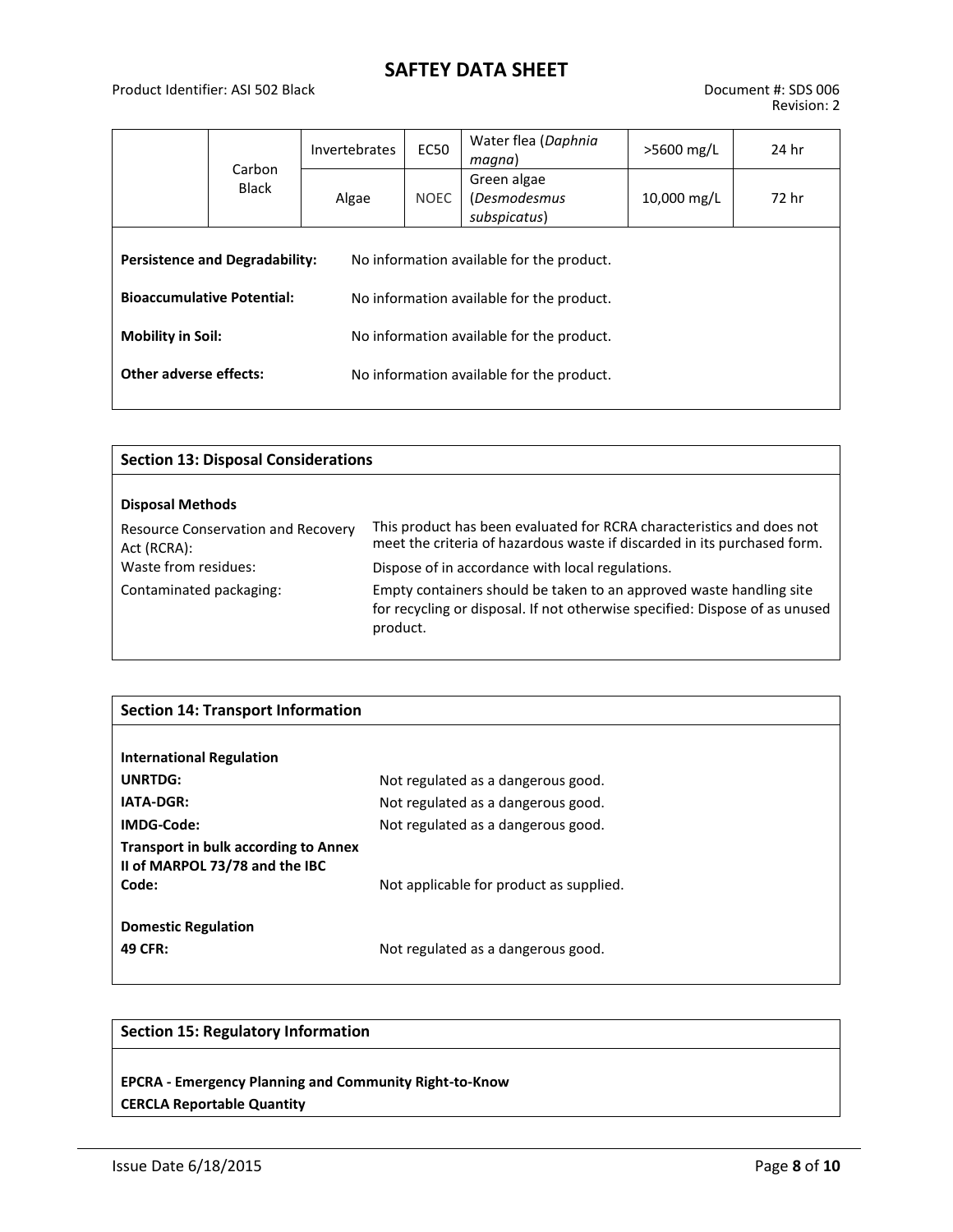Product Identifier: ASI 502 Black Document #: SDS 006

| Ingredients                                                                | CAS No.                                                                  | <b>Component RQ (lbs)</b>                                                                                                                                                             | <b>Calculated Product RQ</b><br>(lbs) |  |  |  |
|----------------------------------------------------------------------------|--------------------------------------------------------------------------|---------------------------------------------------------------------------------------------------------------------------------------------------------------------------------------|---------------------------------------|--|--|--|
| Acetic Acid                                                                | 64-19-7                                                                  | 5000                                                                                                                                                                                  | $\ast$                                |  |  |  |
| 108-24-7<br>Acetic anhydride                                               |                                                                          | 5000                                                                                                                                                                                  | $\ast$                                |  |  |  |
| * Calculated RQ exceeds reasonably attainable upper limit.                 |                                                                          |                                                                                                                                                                                       |                                       |  |  |  |
|                                                                            | SARA 304 Extremely Hazardous Substances Reportable Quantity              |                                                                                                                                                                                       |                                       |  |  |  |
|                                                                            | This material does not contain any components with a section 304 EHS RQ. |                                                                                                                                                                                       |                                       |  |  |  |
|                                                                            | SARA 302 Extremely Hazardous Substances Threshold Planning Quantity      |                                                                                                                                                                                       |                                       |  |  |  |
| This material does not contain any components with a section 302 EHS TPQ.  |                                                                          |                                                                                                                                                                                       |                                       |  |  |  |
| <b>SARA 311/312 Hazards:</b><br>No SARA Hazards                            |                                                                          |                                                                                                                                                                                       |                                       |  |  |  |
| <b>SARA 313:</b>                                                           |                                                                          | The following components are subject to reporting levels established                                                                                                                  |                                       |  |  |  |
|                                                                            | by SARA Title III, Section 313:                                          |                                                                                                                                                                                       |                                       |  |  |  |
|                                                                            | Aluminum                                                                 | 7429-90-5                                                                                                                                                                             | <=1.575%                              |  |  |  |
|                                                                            |                                                                          |                                                                                                                                                                                       |                                       |  |  |  |
| <b>US State Regulations</b>                                                |                                                                          |                                                                                                                                                                                       |                                       |  |  |  |
| Pennsylvania Right To Know                                                 |                                                                          |                                                                                                                                                                                       |                                       |  |  |  |
|                                                                            | Dimethyl siloxane, hydroxy-terminated                                    | 70131-67-8                                                                                                                                                                            |                                       |  |  |  |
| Silicon dioxide                                                            |                                                                          | 7631-86-9                                                                                                                                                                             |                                       |  |  |  |
|                                                                            | Dimethyl siloxane, trimethylsiloxy-terminated                            | 63148-62-9                                                                                                                                                                            |                                       |  |  |  |
| Iron oxide                                                                 |                                                                          | 1332-37-2                                                                                                                                                                             |                                       |  |  |  |
| Titanium dioxide                                                           |                                                                          | 13463-67-7                                                                                                                                                                            |                                       |  |  |  |
| Aluminium                                                                  |                                                                          | 7429-90-5                                                                                                                                                                             |                                       |  |  |  |
| Pigment Blue 15                                                            |                                                                          | 147-14-8                                                                                                                                                                              |                                       |  |  |  |
| Acetic acid                                                                |                                                                          | 64-19-7                                                                                                                                                                               |                                       |  |  |  |
| Acetic anhydride                                                           |                                                                          | 108-24-7                                                                                                                                                                              |                                       |  |  |  |
| California Prop. 65                                                        |                                                                          |                                                                                                                                                                                       |                                       |  |  |  |
| reproductive defects.                                                      |                                                                          | This product does not contain any chemicals known to the State of California to cause cancer, birth, or any other                                                                     |                                       |  |  |  |
| <b>California List of Hazardous Substances</b>                             |                                                                          |                                                                                                                                                                                       |                                       |  |  |  |
| Aluminium                                                                  |                                                                          | 7429-90-5                                                                                                                                                                             |                                       |  |  |  |
|                                                                            | <b>California Permissible Exposure Limits for Chemical Contaminants</b>  |                                                                                                                                                                                       |                                       |  |  |  |
| Silicon dioxide                                                            |                                                                          | 7631-86-9                                                                                                                                                                             |                                       |  |  |  |
| Titanium dioxide                                                           |                                                                          | 13463-67-7                                                                                                                                                                            |                                       |  |  |  |
| Aluminum                                                                   |                                                                          | 7429-90-5                                                                                                                                                                             |                                       |  |  |  |
| The ingredients of this product are reported in the following inventories: |                                                                          |                                                                                                                                                                                       |                                       |  |  |  |
| TSCA:                                                                      | exemption.                                                               | All chemical substances in this product are either listed on the<br>TSCA Inventory or are in compliance with a TSCA Inventory                                                         |                                       |  |  |  |
| AICS:                                                                      |                                                                          | All ingredients listed or exempt.                                                                                                                                                     |                                       |  |  |  |
| IECSC:                                                                     |                                                                          | All ingredients listed or exempt.                                                                                                                                                     |                                       |  |  |  |
| PICCS:                                                                     |                                                                          | All ingredients listed or exempt.                                                                                                                                                     |                                       |  |  |  |
| DSL:                                                                       |                                                                          | All chemical substances in this product comply with the CEPA<br>1999 and NSNR and are on or exempt from listing on the<br>Canadian Domestic Substances List (DSL).                    |                                       |  |  |  |
| REACH:                                                                     |                                                                          | For purchases from American Sealants EU legal entities, all<br>ingredients are currently pre/registered or exempt under<br>REACH. Please refer to section 1 for recommended uses. For |                                       |  |  |  |